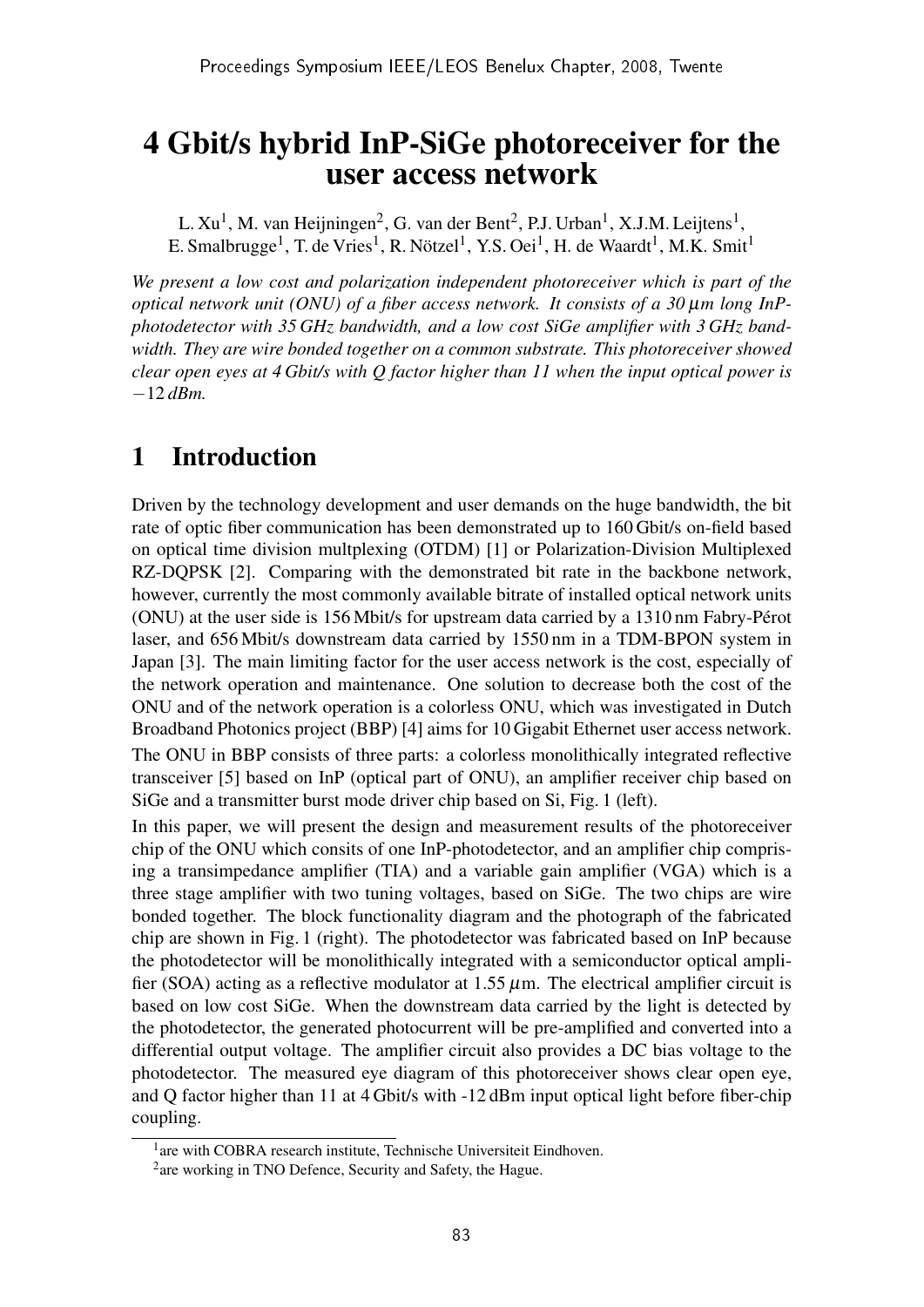

Figure 1: Left: Colorless ONU building blocks with three chips (sizes are not in scale). Right: Block functionality diagram of the photoreceiver and the photograph of the fabricated photoreceiver consisting of an InP-photodetector and a SiGe amplifier connected with bonding wires.

## 2 Fabrication

The InP photodetector is a ridge waveguide photodetector based on semi-insulating InPsubstrate with lateral ground contacts. The photodetector is fabricated in the same run in which the full transceiver cirucit was realized. It has a 120 nm active layer (Q1.55 InGaAsP,  $\lambda_{\text{gap}} = 1.55 \,\mu\text{m}$ ) sandwiched between two 190 nm thick Q1.25 film layers. The photodetector is  $1.5 \mu m$  wide and  $30 \mu m$  long. The waveguide was deeply etched by reactive ion etching (RIE). Polyimide was spun for passivation and planarization. Before metallisation, firstly we etched back the polyimide in a barrel etcher to expose the p-InGaAs contact layer. To form the metal contact, Ti/Pt/Au were evaporated on the top p-InGaAs and the lateral grounds (n-InP) and patterned through lift-off. The access side of the finished photodetector is a cleaved facet with about 33% (26%) reflectivity for TE (TM) polarized light. The total fiber-chip coupling loss was estimated about 5 dB due to the reflection at the facet and the mode mismatch between the fiber and the input waveguide of the photodetector.

The amplifier circuit is implemented in the low cost AMS  $0.35 \mu$ m-SiGe BiCMOS process that includes high-speed SiGe Heterojunction Bipolar Transistors. Finally, these two chips were bonded together through wires with  $20 \mu m$  diameter.

## 3 Characterization

The bandwidth of the fabricated InP photodetector is about 35 GHz, and the external responsivity is about 0.25 A/W, shown in Fig. 2 (left). The measured polarization dependence in the responsivity is less than 0.27 dB. The measurement results on the amplifier circuit is shown in Fig. 2 (right), in which V1 and V2 are the tuning voltages. The purpose of the tuning voltage V1 is to vary the gain in the VGA depending on the input voltage swing. A second tuning voltage V2 is present to compensate for process variations. The VGA is designed to achieve a constant output voltage swing of 80~90 mV at the output. The bandwidth of this hybrid photoreceiver is mainly limited by the TIA which was measured with a transimpedance gain of approximately  $1500 \Omega$  and a bandwidth of 3 GHz.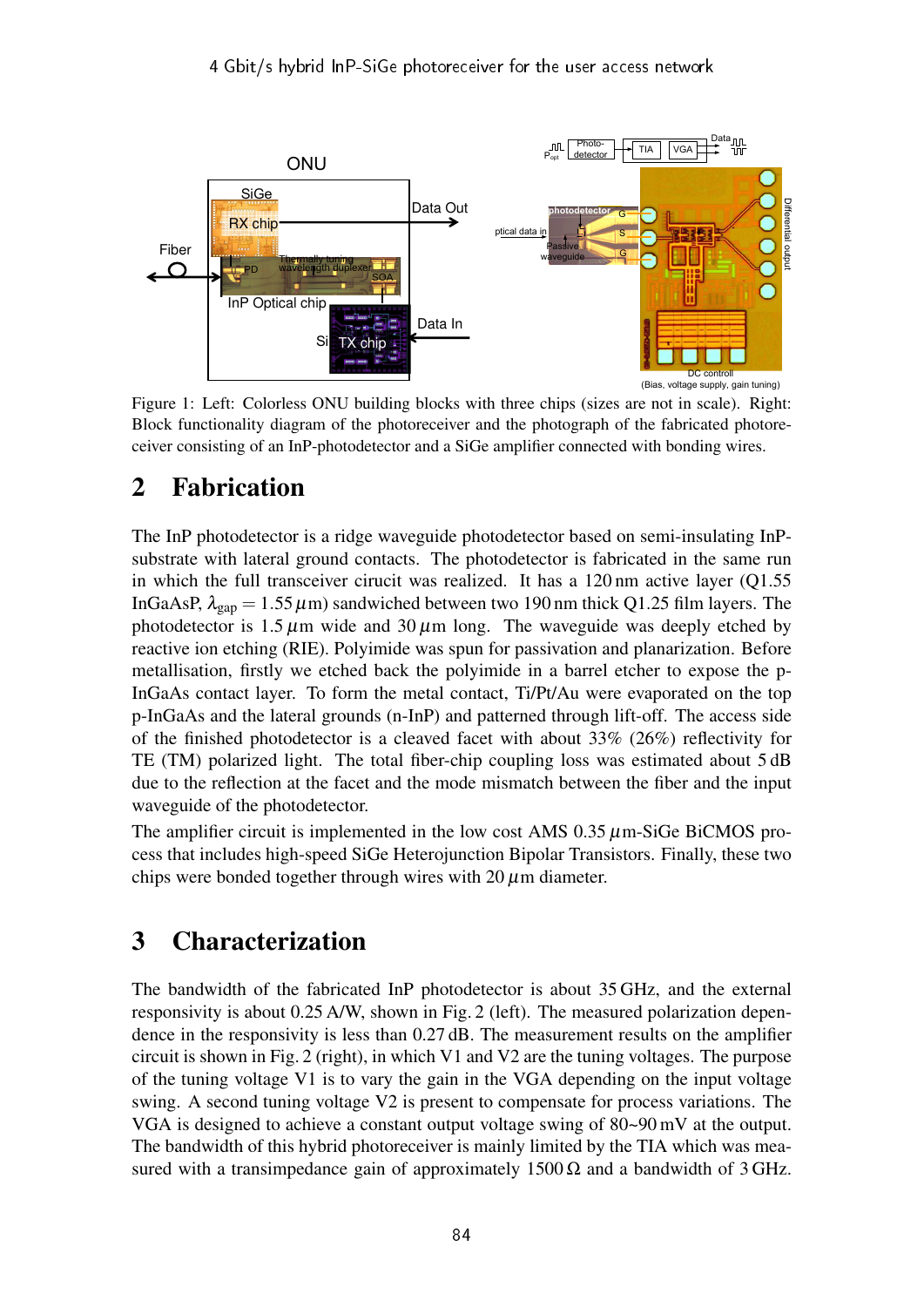

Figure 2: Left: Measured bandwidth and responsivity of  $30 \mu m$  long InP based photodetector. Right: the measured bandwidth of SiGe amplifier at different gain control voltages.



Figure 3: Eye diagrams for 3 Gbit/s (left) and 4 Git/s (right) with −12 dBm input optical power.

The equivalent input noise current is  $4.5 \text{ pA}/\sqrt{\text{Hz}}$ .

To measure the performance of the hybrid photoreceiver, we injected the light at 1545 nm from the tunable laser which was modulated by a 10 GHz commercial Mach Zehnder modulator driven by the pulse pattern generator (PPG) up to 10 GHz. The input optical power was monitored by an in-line power meter. The modulated light was coupled into the photoreceiver chip through a lensed fiber. The light was absorbed by the photodetector which was reversely biased at −3 V, and the generated photocurrent was converted into voltage and amplified by TIA and VGA. The output differential voltage from the photoreceiver was directly input to a digital communication analyzer without additional electrical amplification to record the eye diagram. The tuning voltage V1 was set at 1.5 V, corresponding to about 30 dB gain in Fig. 2. The recorded eye diagrams for PRBS with  $2^{31} - 1$  word length at 3 Gbit/s and 4 Gbit/s are shown in Fig. 3 for the average input optical power of −12 dBm before the fiber-chip coupling. The measured Q factors are more than 12.85 and 11. The BER measurement was not carried out because the output differential voltage from the amplifier is lower than the minimum required voltage of the error detector.

### 4 Conclusion and discussion

A low cost and polarization independent photoreceiver which consists of InP-photodetector and a SiGe amplifier developed for Gigabit Ethernet ONU has been presented. The eyes are clear open up to 4 Gbit/s with Q factor higher than 11. The further development on this receiver will include the phase detector and the clock recovery circuit.